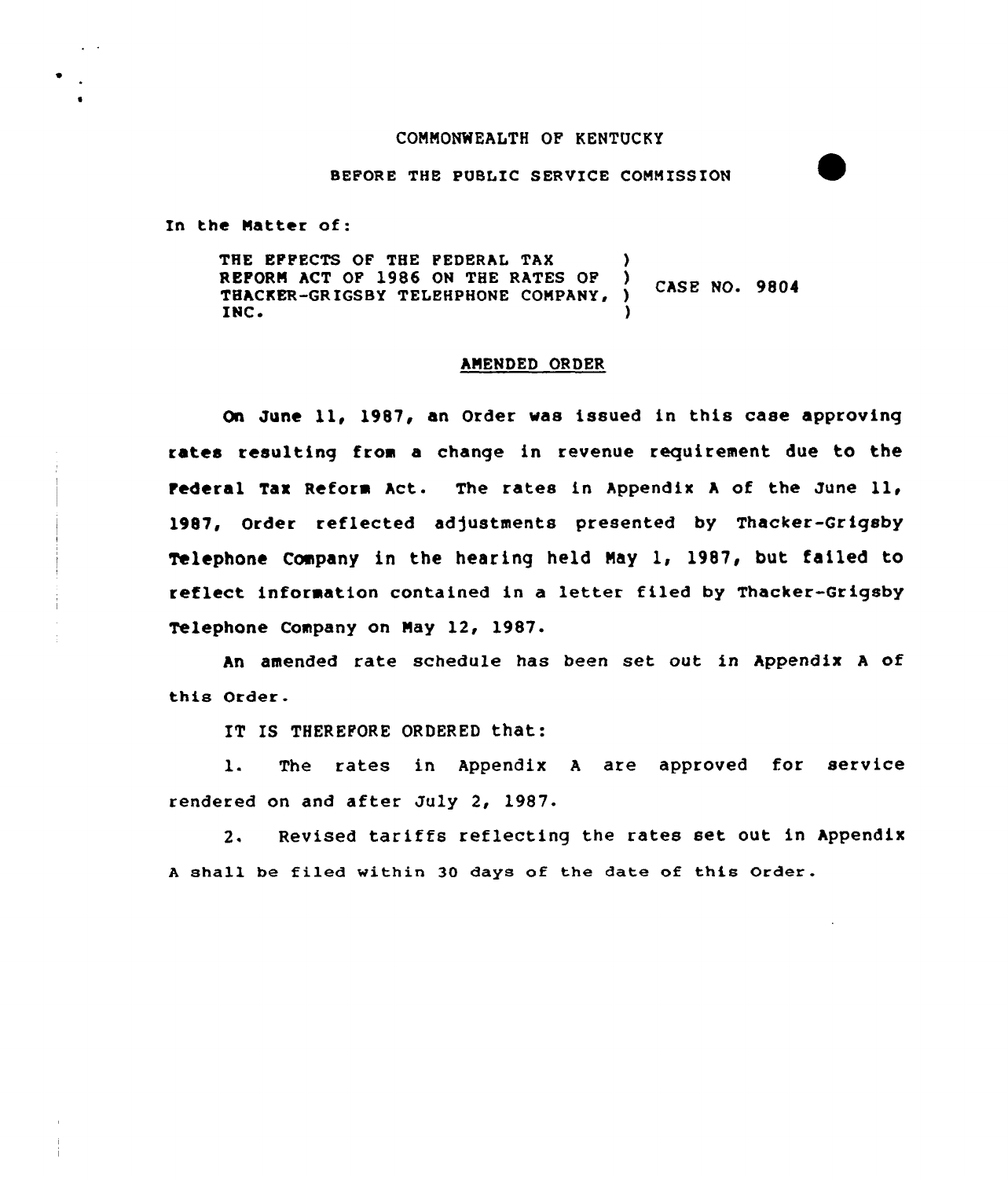Done at Frankfort, Kentucky, this 1st day of July, 1987.

PUBLIC SERVICE COMMISSION

Kulué S. Henen Vice Chalrman

Williams) missioner

 $\Delta \phi$  and  $\phi$  are  $\phi$  . Then  $\Delta \phi$ 

ATTEST:

and the company of the company of the company of the company of the company of the company of the company of the company of the company of the company of the company of the company of the company of the company of the comp

 $\epsilon$  .

 $\ddot{\phantom{a}}$ 

forgot M. Slogge